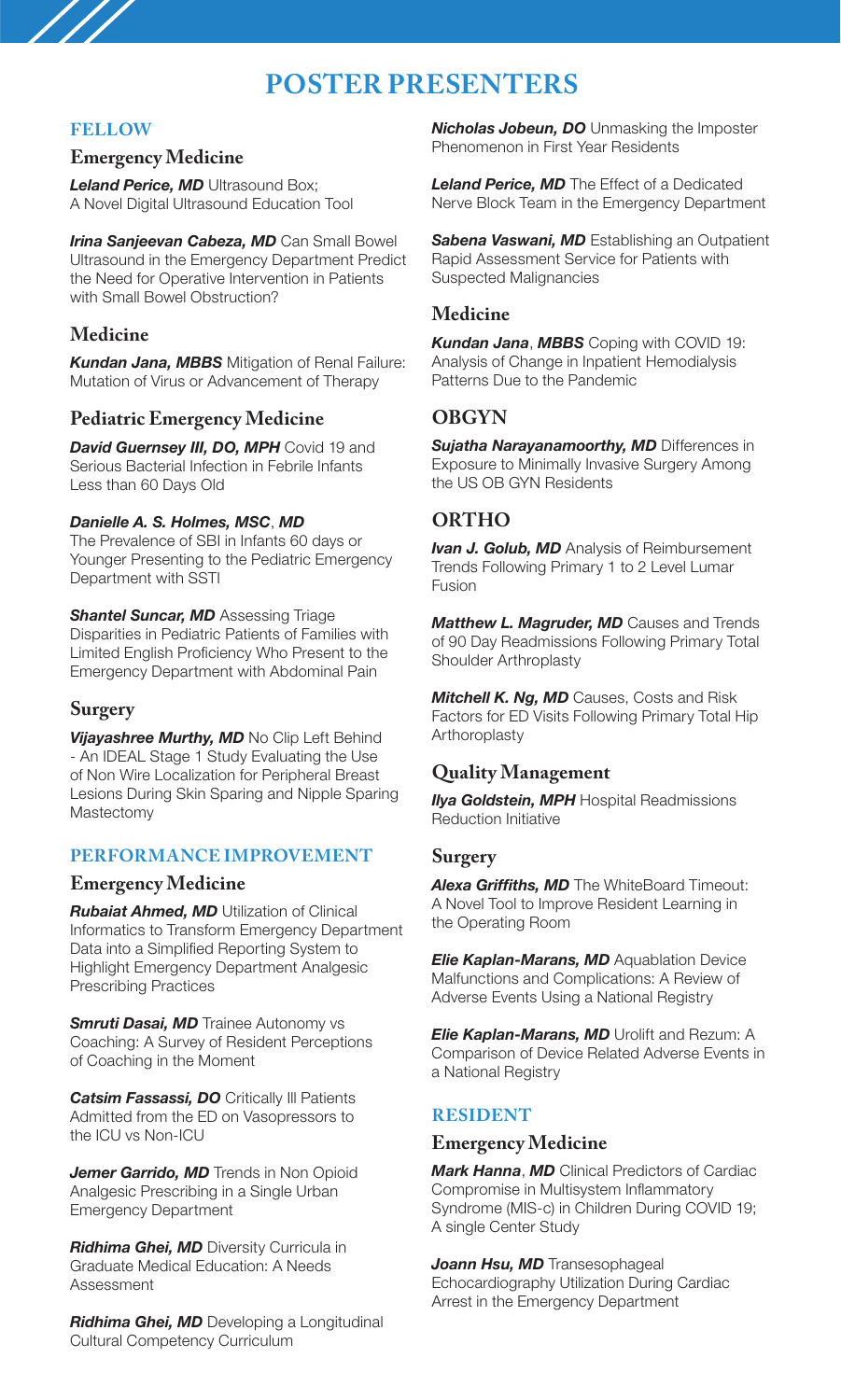# **POSTER PRESENTERS**

**Sabena Vaswani, MD** The Evaluation of the Emergency Department GoodRx Prescription Discount Card Distribution Program

*John Wilder, MD* Assessment if Monoclonal Antibodies (MCA) Decreased the Risk of Progression to Severe Disease in Patients with Mild or Moderate Symptoms of COVID 19

# **Medicine**

*Mariya Zyablitskaya, MD* The Yield of Blood Cultures in Hospitalized Patients with Skin and Soft Tissue Infections (SSTI)

# **OBGYN**

*Maria Duarte Ayala, MD* Rupture of Membranes Self Assessment

*Sujatha Narayanamoorthy, MD* The Association of US Parameters with Successful Methotrexate Treatment of Cesarean Scar Pregnancy

# **Ortho**

*Asad Ashraf*, *MD* Are There Differences in Infections Between Inpatient and Outpatient Total Hip Arthroplasty?

*Asad Ashraf, MD* A Nationwide Analysis of Patient Demographics, Utilization Trends and Reimbursement for Total Wrist Arthroplasty and Wrist Fusion for End Stage Osteoarthritis of the **Wrist** 

*Asad Ashraf, MD* The Effects of Alcohol Use Disorder on Patients Undergoing Primary Total Shoulder Arthroplasty; A Retrospective Matched Control Study

*Asad Ashraf, MD* Comparison of Patient Demographics and Risk Factors for 90 Day Complications Following Primary Total Elbow Arthroplasty

*Charles A. Conway, MD* Does Biological Sex Impact Outcomes Following Primary Total Shoulder Arthroplasty

*Charles A. Conway, MD* The Association of Opioid use Disorder on Perioperative Outcomes Following Lumbar Spine Laminectomy: A Nationwide Retrospective Analysis

*Charles A. Conway*, *MD* Association of Depression on Complications and Costs Following Primary Total Hip Arthroplasty

*Keith Diamond*, *MD* The Association of Depressive Disorders on Outcomes Following Primary Total Shoulder Arthroplasty for the Treatment of Glenohumeral Osteoarthritis

*Keith Diamond, MD* Higher Rates of Readmission, Prostheses-Related Complications and Costs of Care in Patients Undergoing Reverse Shoulder Arthroplasty for Glenhumeral Osteoarthritis Who Have Iron Deficiency Anemia

*Ivan J. Golub, MD* Risk of Nonunion Following Open Reduction and Internal Fixation for Proximal Humerus Fractures

*Ivan J.Golub, MD* The Association of Atrial Fibrillation on In Hospital LOS, Morbidity, Readmissions, and Costs of Care Following Primary Total Hip Arthroplasty for Femoral Neck Fractures

*Andrew R. Horn, MD* How Does Sleep Apnea Impact Outcomes After Primary Reverse Shoulder Arthroplasty?

*Andrew R. Horn, MD* Risk Factors for PJI's Following Primary Reverse Shoulder Arthroplasty

**Aaron W. Lam, MD** Utilization and Reimbursement Trends Between Total Ankle Arthroplasty and Ankle Fusion

*Matthew L. Magruder, MD* Outcomes of Octogenarians Following Primary Total Knee Arthroplasty

*Matthew L. Magruder, MD* Annual Utilization Trends and Comparison of Pt Demo Receiving Platelet Rich Plasma Injections; A 10 year Nationwide Investigation of a Private Database

*Mitchell K. Ng, MD* Decreasing Trend in Mortality Rates of Aspectic Versus Septic Revision Total Hip Arthoplasty: An analysis of 681,034 cases

*Mitchell K. Ng, MD* No Difference Between Lag Screw and Helical Blade for Cephalomedullary Nail Cut Out in Intertrochanteric Femur Fractures: A Systematic Review and Meta Analysis

*Mitchell K. Ng, MD* Market Resilience of Orthopedic Hip/Knee Arthroplasty Sales During COVID 19

*Mitchell K. Ng, MD* Market Resilience of US Orthopedic Spine Companies During COVID 19

*Mitchell K. Ng*, *MD* Dementia is a Significant Risk Factor for Postoperative Complications of Hip Fracture Patients Undergoing Primary Total Hip Arthroplasty

*Mitchell K. Ng, MD* Racial and Age Related Differences in Lumbar Facet Joint Orientation

*Mitchell K. Ng, MD* Prolonged Operative Time Associated with Perioperative Complications after Single Level Anterior Cervical Discectomy with Fusion; An Analysis of 25,107 patients